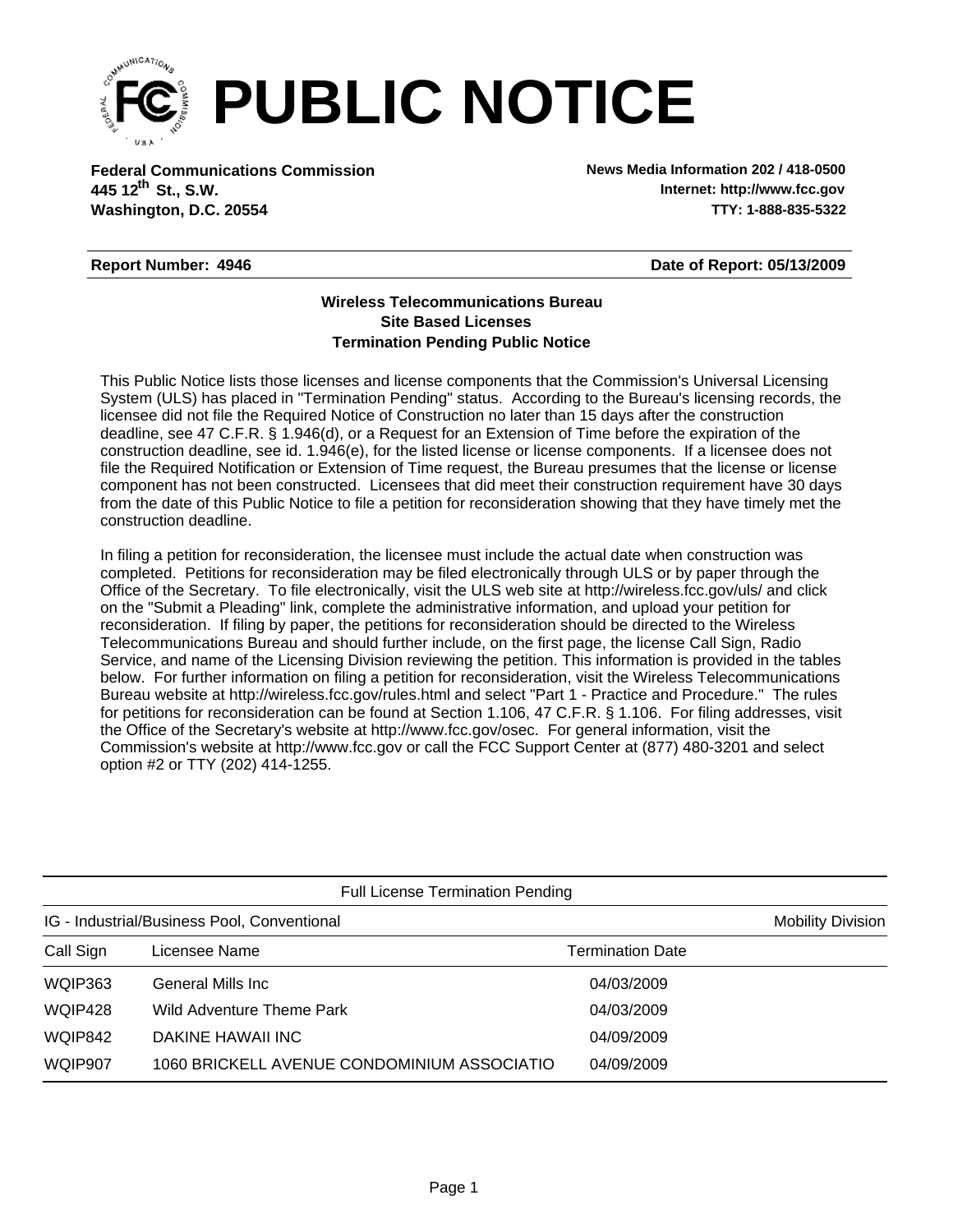|           | <b>Full License Termination Pending</b>  |                         |                           |   |                                     |  |  |
|-----------|------------------------------------------|-------------------------|---------------------------|---|-------------------------------------|--|--|
|           | MG - Microwave Industrial/Business Pool  |                         |                           |   | <b>Broadband Division</b>           |  |  |
| Call Sign | Licensee Name                            | <b>Termination Date</b> |                           |   |                                     |  |  |
| WQHQ640   | Clearwire Spectrum Holdings II, LLC      | 04/09/2009              |                           |   |                                     |  |  |
|           | TS - TV Studio Transmitter Link          |                         |                           |   | <b>Broadband Division</b>           |  |  |
| Call Sign | Licensee Name                            | <b>Termination Date</b> |                           |   |                                     |  |  |
| WQHQ707   | ACME TELEVISION LICENSES OF MADISON, LLC | 04/09/2009              |                           |   |                                     |  |  |
|           | <b>Location Termination Pending</b>      |                         |                           |   |                                     |  |  |
| Call Sign | Licensee Name                            | City<br>Latitude        | <b>State</b><br>Longitude | # | <b>Location Termination</b><br>Date |  |  |

| <b>Frequency Termination Pending</b>        |                                        |                           |                           |                |                          |                          |
|---------------------------------------------|----------------------------------------|---------------------------|---------------------------|----------------|--------------------------|--------------------------|
| IG - Industrial/Business Pool, Conventional |                                        |                           |                           |                | <b>Mobility Division</b> |                          |
| Call Sign<br><b>Stn Class</b>               | Licensee Name<br>Lower/Upper Frequency | City<br>Latitude          | <b>State</b><br>Longitude | Loc/<br>Path # | #                        | Ant. Termination<br>Date |
| <b>KS4598</b>                               | <b>HESS COMMUNICATIONS CORPORATION</b> |                           |                           | 3              | 1                        | 04/08/2009               |
| <b>MO</b>                                   | 152.96000000                           |                           |                           |                |                          |                          |
| <b>KS4598</b>                               | <b>HESS COMMUNICATIONS CORPORATION</b> |                           |                           | 3              | 1                        | 04/08/2009               |
| <b>MO</b>                                   | 159.72000000                           |                           |                           |                |                          |                          |
| WQAI844                                     | Kenton County Board of Education       | Independence KY           |                           | 1              | 1                        | 04/07/2009               |
| <b>MO</b>                                   | 461.78750000                           | 38-55-32.0 N              | 84-32-39.0 W              |                |                          |                          |
| WQAI844                                     | Kenton County Board of Education       | Independence KY           |                           | 1              | 1                        | 04/07/2009               |
| <b>MO</b>                                   | 461.91250000                           | 38-55-32.0 N              | 84-32-39.0 W              |                |                          |                          |
| WQAI844                                     | Kenton County Board of Education       | Independence KY           |                           | 1              | 1                        | 04/07/2009               |
| <b>MO</b>                                   | 462.08750000                           | 38-55-32.0 N              | 84-32-39.0 W              |                |                          |                          |
| WQAI844                                     | Kenton County Board of Education       | Independence KY           |                           | 1              | 1                        | 04/07/2009               |
| <b>MO</b>                                   | 464.71250000                           | 38-55-32.0 N              | 84-32-39.0 W              |                |                          |                          |
| <b>WQAI844</b>                              | Kenton County Board of Education       | Independence KY           |                           | 1              | 1                        | 04/07/2009               |
| <b>MO</b>                                   | 464.86250000                           | 38-55-32.0 N              | 84-32-39.0 W              |                |                          |                          |
| WQAI844                                     | Kenton County Board of Education       | Independence KY           |                           | 1              | 1                        | 04/07/2009               |
| <b>MO</b>                                   | 468.97500000                           | 38-55-32.0 N              | 84-32-39.0 W              |                |                          |                          |
| WQAI844                                     | Kenton County Board of Education       | <b>INDEPENDEN(KY</b>      |                           | 3              | 1                        | 04/07/2009               |
| FB <sub>2</sub>                             | 462.32500000                           | 38-54-58.0 N 84-31-24.0 W |                           |                |                          |                          |